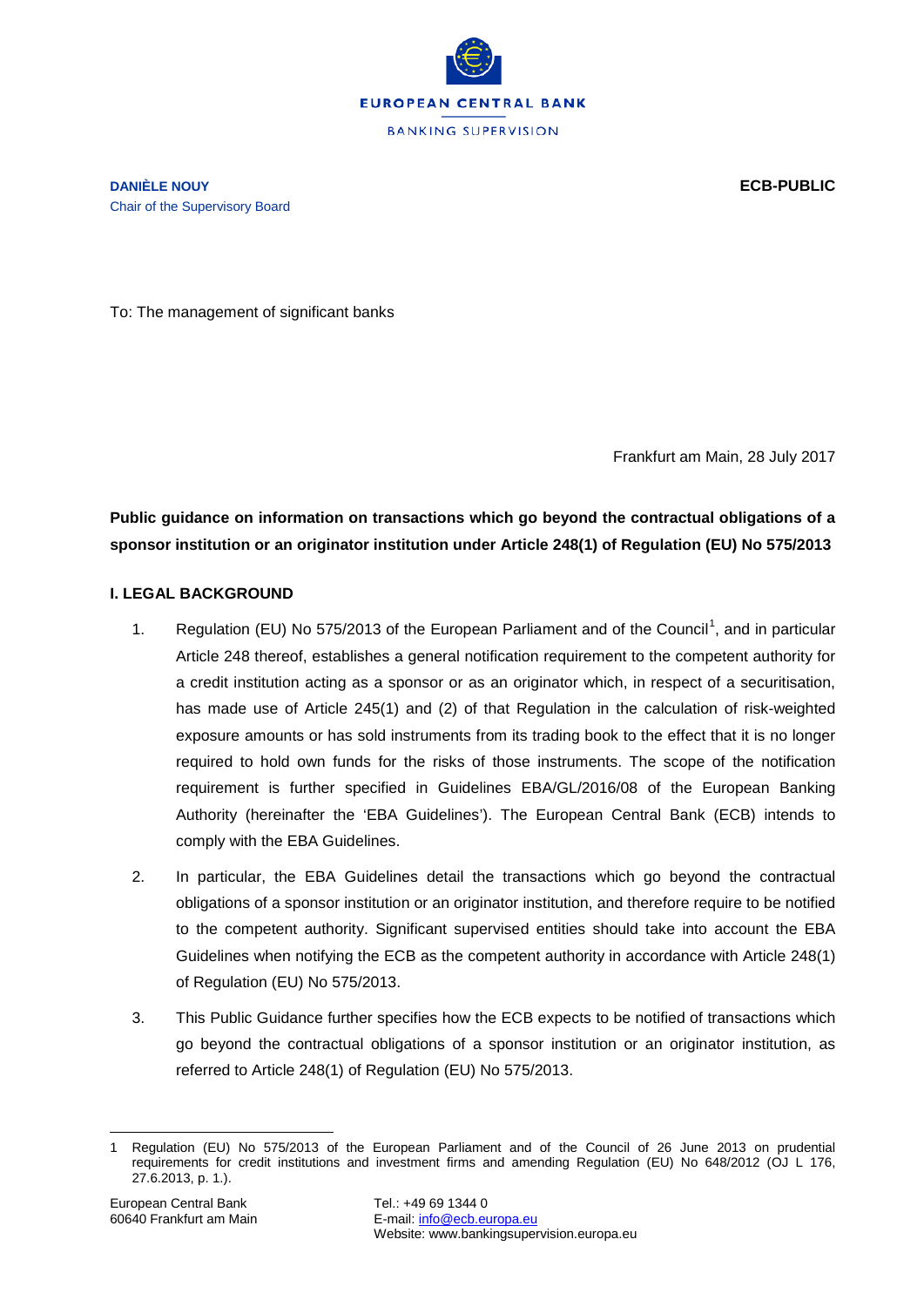# **II. INFORMATION TO BE PROVIDED BY ORIGINATOR OR SPONSOR INSTITUTIONS**

- 1. A significant supervised entity which is required to notify a transaction to the ECB pursuant to Article 248(1) of Regulation (EU) 575/2013 is encouraged to notify each transaction separately to the ECB in accordance with the Annex to this Public Guidance.
- 2. A notification under the paragraph 1 should be made in writing no later than 15 working days following the execution of the transaction.

## **III. INFORMAL SUPERVISORY DIALOGUE**

An informal supervisory dialogue on the specific features of a transaction may take place between an originator or sponsor institution's representatives and the relevant joint supervisory team once a transaction has been notified to the ECB.

Yours sincerely,

*[signed]*

Danièle Nouy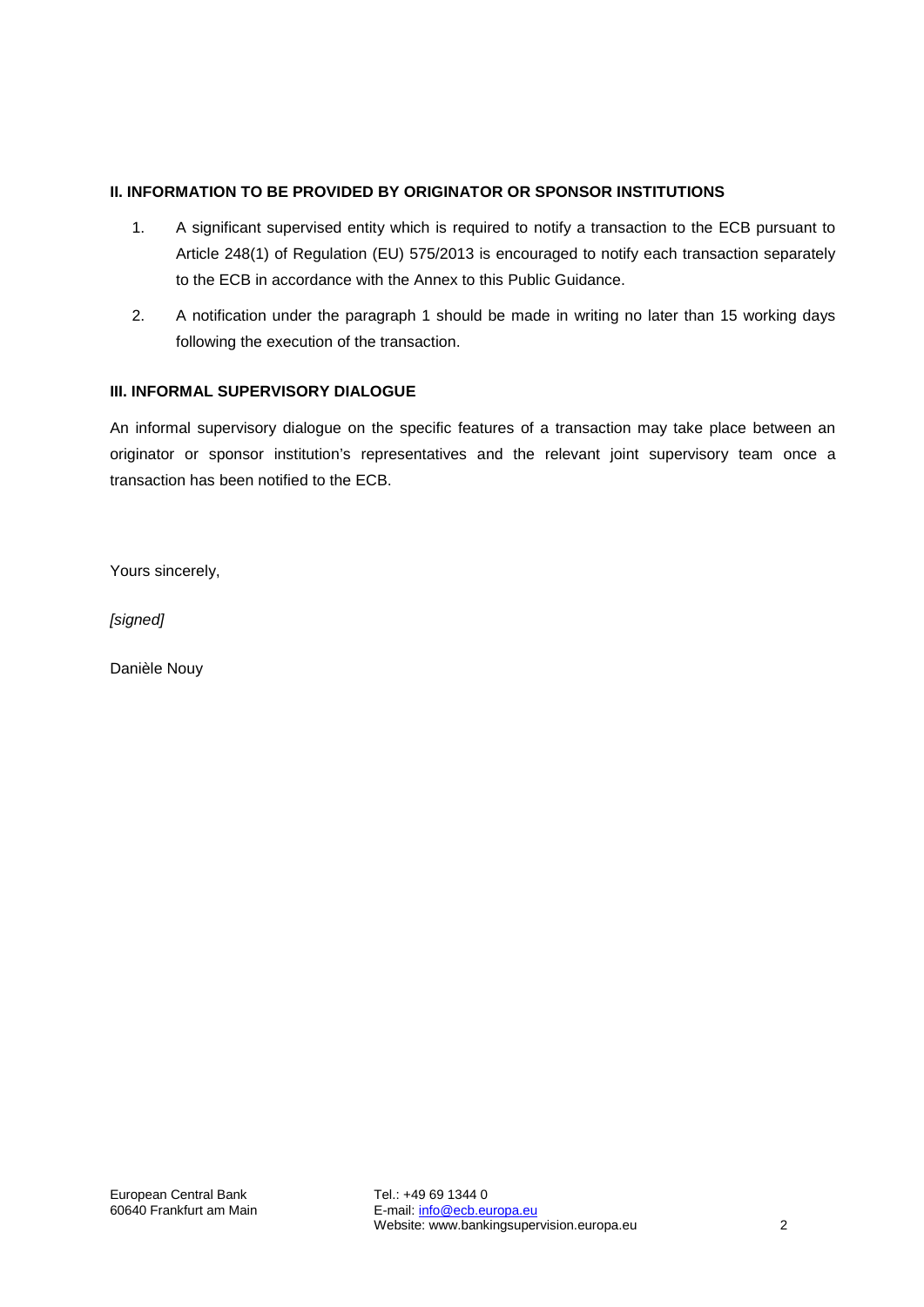### **ANNEX: INFORMATION TO BE PROVIDED TO THE ECB**

A significant supervised entity should notify each transaction which meets the definition set out in paragraph 25 of the EBA Guidelines to the joint supervisory team responsible for that significant supervised entity.

### **A. Information to be provided by a significant supervised entity acting as originator institution**

When notifying a transaction, the significant supervised entity should provide information as follows.

- 1. If it claims that the transaction does not constitute implicit support, the significant supervised entity should provide adequate evidence of meeting the relevant conditions set out in the EBA Guidelines, taking into consideration the circumstances listed in points (a) to (e) of Article 248(1) of Regulation (EU) No 575/2013, as further specified in paragraphs 19 to 24 of the EBA Guidelines.
- 2. In particular, the significant supervised entity should provide information demonstrating that:
	- (a) the transaction was executed at arm's length conditions (as defined in paragraph 15 of the EBA Guidelines), or at conditions that are more favourable to the originator than arm's length conditions. In this regard the information should specify the following:
		- Measures of market value, including quoted prices in active markets for similar transactions that the institution can access at the measurement date;
		- If such measures are not identifiable, then inputs other than quoted prices that are directly or indirectly observable for the asset should be provided;
		- If such inputs are not identifiable, then unobservable inputs for the asset should be provided. In the case of unobservable inputs, the institution should provide evidence to the ECB regarding how the receivable or payable amounts have been valued and which inputs were used. To this end, the institution may in particular consider providing opinions from qualified third parties, such as accountants or audit firms, to support its valuation.
	- (b) the assessment is in line with its credit review and approval process; and
	- (c) the transaction does not undermine the significant risk transfer achieved for the securitisation, or that the transaction was not entered into with a view to reducing potential or actual losses to investors. In this regard the information should specify:
		- the accounting entries that the participants to the transaction made with respect to the transaction;
		- the changes in their liquidity position;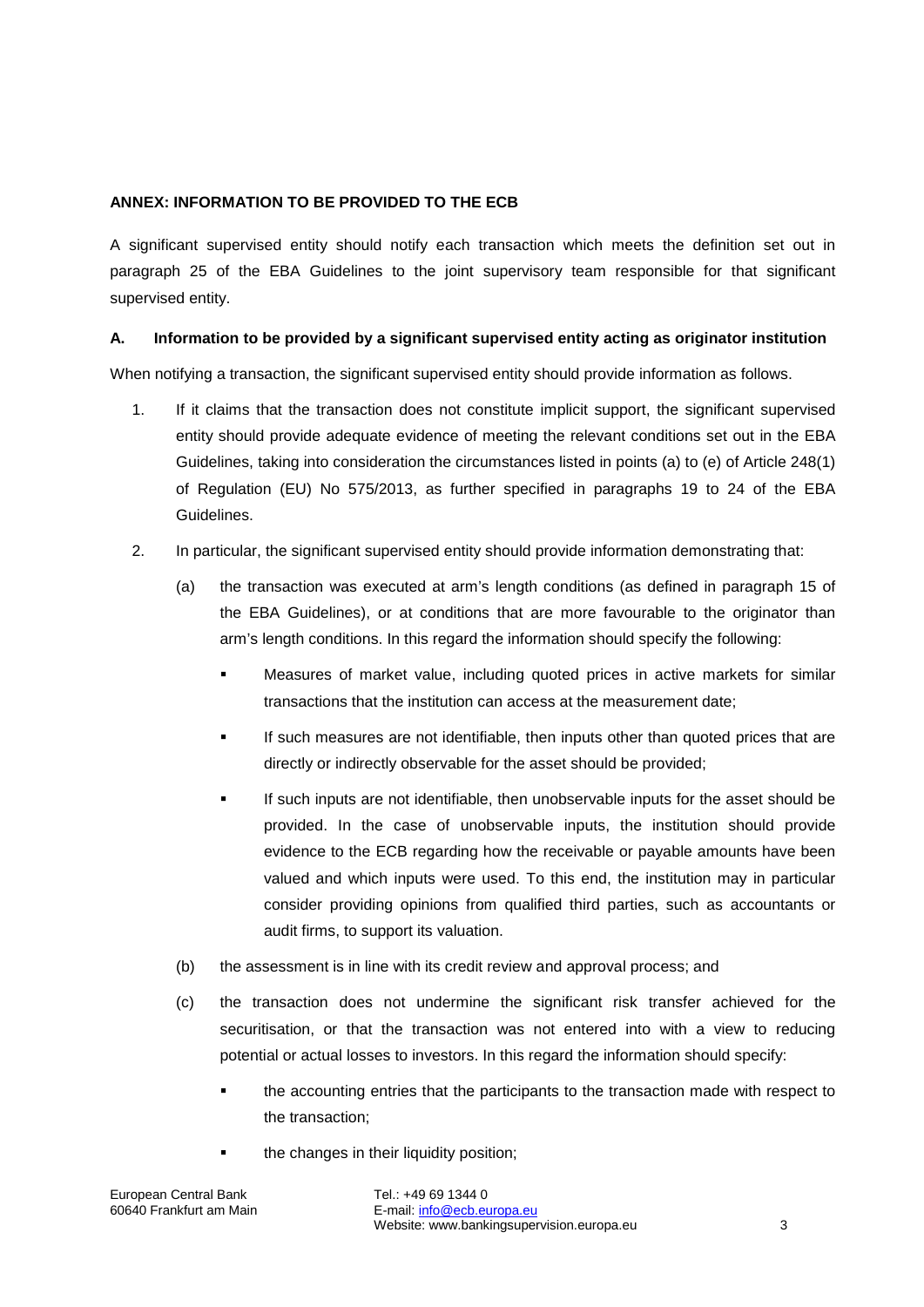- whether the expected losses of a securitisation position and on the securitised exposures are materially increased or reduced, having regard, among other things, to changes in the market price of the position, in the risk-weighted exposure amounts and in the ratings of securitisation positions.
- 3. The significant supervised entity should provide information on the economic rationale of the transaction. This should include, where relevant, information as to whether the transaction was conducted as part of the market making activities performed by the institution.
- 4. The significant supervised entity should provide information on how the transaction may affect the credit risk initially transferred to third parties relative to the reduction in risk-weighted exposure amounts on the securitised exposures.
- 5. If the transaction is undertaken by one of the entities referred to under items (i) or (ii) of (a) of paragraph 25 of the EBA Guidelines, the significant supervised entity should also provide documentation on the type of relationship between the significant supervised entity and the relevant entity or, as the case may be, the financing, support, instructions or arrangements provided or entered into by the significant supervised entity to or with that entity for the purposes of undertaking the relevant transaction.

### **B. Information to be provided by a significant supervised entity acting as sponsor institution**

When notifying a transaction, the significant supervised entity should provide information as follows.

- 1. If it claims that the transaction does not constitute implicit support, the significant supervised entity should provide adequate evidence of meeting the relevant conditions set out in the EBA Guidelines, taking into consideration the circumstances listed in points (a) to (e) of Article 248(1) of Regulation (EU) No 575/2013, as further specified in paragraphs 19 to 24 of the EBA Guidelines.
- 2. In particular, the significant supervised entity should provide information demonstrating that:
	- (a) the transaction that may constitute implicit support was executed at arm's length conditions (as defined in paragraph 15 of the EBA Guidelines), or at conditions that are more favourable to the originator than arm's length conditions. In this regard the information should specify the following.
		- Measures of market value, including quoted prices in active markets for similar transactions that the institution can access at the measurement date;
		- If such measures are not identifiable, then inputs other than quoted prices that are directly or indirectly observable for the asset should be provided;
		- If such inputs are not identifiable, then unobservable inputs for the asset should be provided. In the case of unobservable inputs, the institution should provide